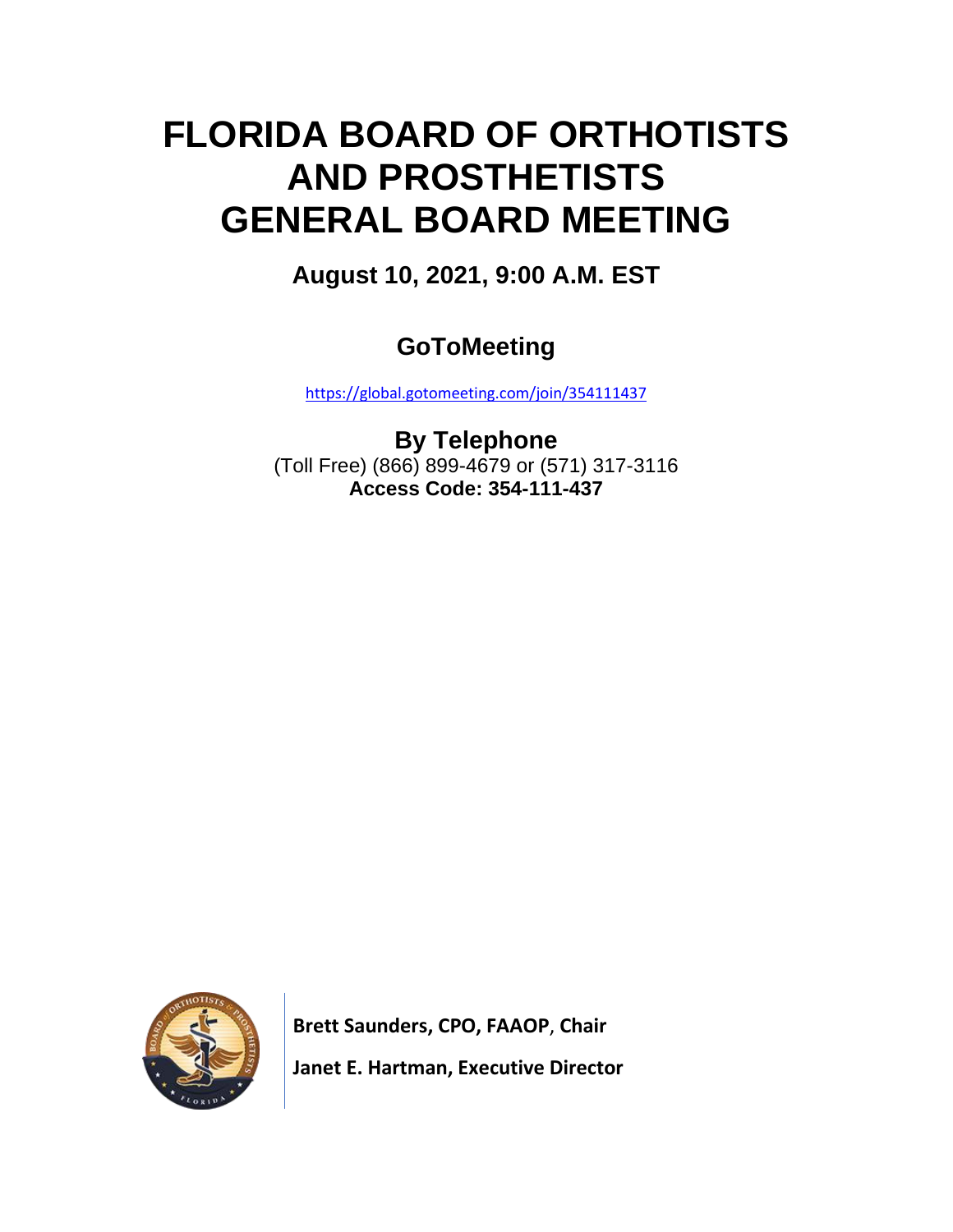[Page 2](https://floridasorthotistsprosthetists.gov/)



Florida Board of Orthotists and Prosthetists General Board Meeting August 10, 2021

#### **BOARD MEMBERS**

Brett Saunders, CPO, FAAOP, Chair Anne DuBois, CPO, LPO, Vice-Chair Michael Wright, CPO, LPO Waldo Esparza, BsCP, LP Lance A. Benson

#### **BOARD STAFF**

Janet Hartman, Executive Director Eric Pottschmidt, MBA, Program Operations Administrator

#### **BOARD COUNSEL**

John B. Fricke, Jr, Assistant General Counsel

# **DEPARTMENT OF HEALTH COUNSEL**

Kimberly Marshall, Assistant General Counsel

# **COURT REPORTER**

For The Record - 850-222-5491

**Participants in this public meeting should be aware that these proceedings are being recorded. An audio file of the meeting will be posted on the Florida Board of Orthotists and Prosthetists website.**

# **AGENDA**

# **TAB 1. CALL TO ORDER – ROLL CALL**

#### **TAB 2. REVIEW AND APPROVAL OF MINUTES**

#### **TAB 3. PROSECUTOR'S REPORT**

#### **TAB 4. PETITION FOR VARIANCE OR WAIVER**

- Edward Nicholas Kaufman
	- Rule 64B14-4.001 Approved Examinations
	- Rule 64B14-4.003 Documentation of Eligibility for Licensure
	- Florida Association of Orthotists & Prosthetists Comments

#### **TAB 5. REPORTS**

- Chair's Report
- Executive Director's Report
	- Legislative Update
	- Financial Report